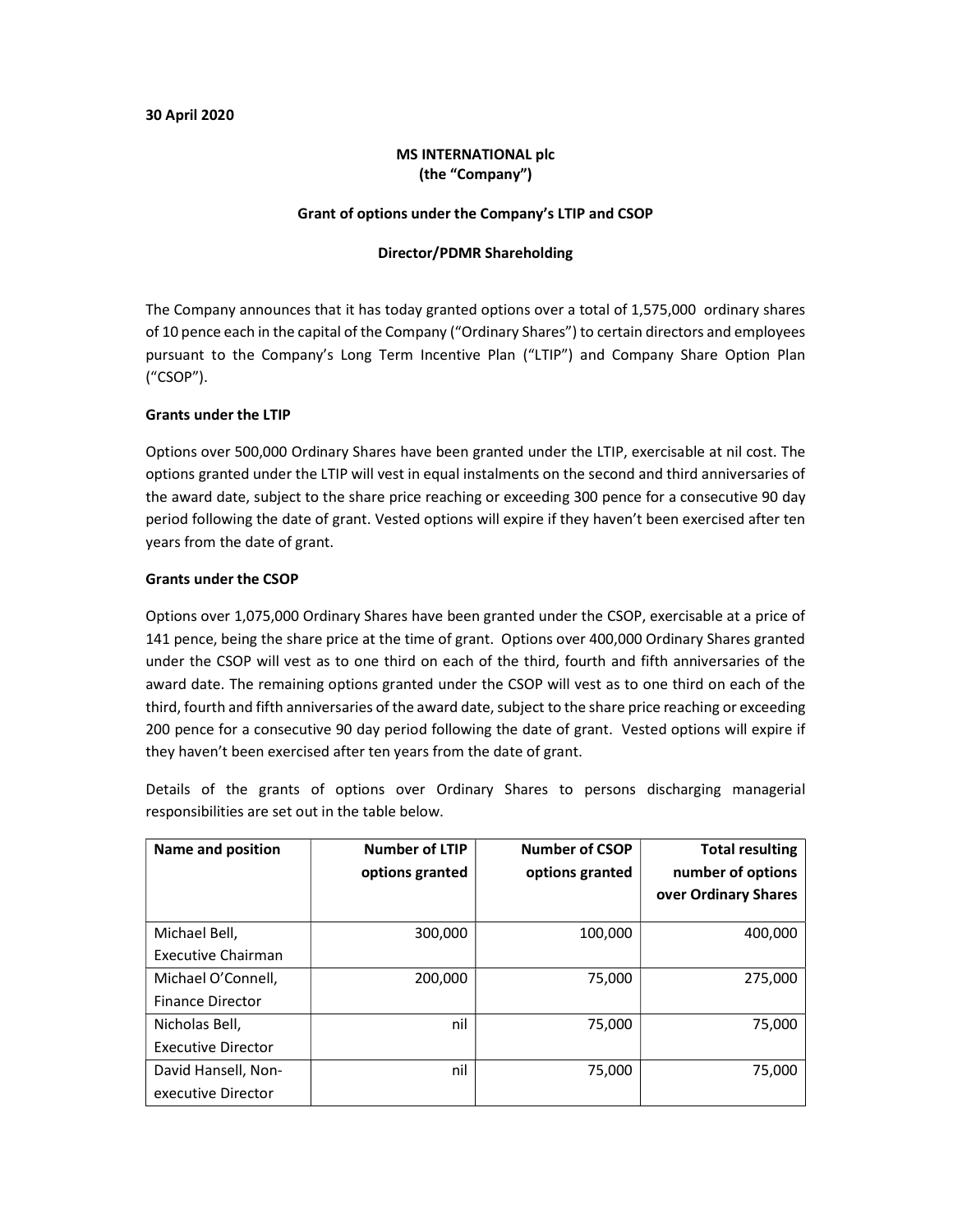As noted in the Company's 2019 annual report, in addition to his role as a Non-executive Director, David Hansell provides commercial and leadership services to the Company's Defence division. Accordingly, CSOP options have been granted to him to reflect his contribution to the future development of this division.

Following the grant, options over 1,575,000 Ordinary Shares will be in issue, representing approximately 9.4% of the Company's issued share capital (excluding Ordinary Shares held in treasury). However, the Company's employee benefit trust (EBT) currently holds 245,048 Ordinary Shares which it is intended will be used to satisfy some of the options. Ignoring those options to be satisfied from the EBT, options over 1,329,952 Ordinary Shares will be in issue, representing approximately 7.94% of the Company's issued share capital (excluding Ordinary Shares held in treasury).

The notifications below, made in accordance with the requirements of the EU Market Abuse Regulation, provide further details.

# Template for notification and public disclosure of transactions by persons discharging managerial responsibilities and persons closely associated with them

| $\mathbf{1}$   | Details of the person discharging managerial responsibilities / person closely associated                                                                                                               |                                               |  |
|----------------|---------------------------------------------------------------------------------------------------------------------------------------------------------------------------------------------------------|-----------------------------------------------|--|
| a)             | Name                                                                                                                                                                                                    | Mr Michael Bell                               |  |
| $\overline{2}$ | <b>Reason for the notification</b>                                                                                                                                                                      |                                               |  |
| a)             | Position/status                                                                                                                                                                                         | <b>Executive Chairman</b>                     |  |
| b)             | Initial notification / Amendment                                                                                                                                                                        | Initial notification                          |  |
| 3              | Details of the issuer, emission allowance market participant, auction platform,<br>auctioneer or auction monitor                                                                                        |                                               |  |
| a)             | Name                                                                                                                                                                                                    | MS INTERNATIONAL plc                          |  |
| b)             | LEI                                                                                                                                                                                                     | 213800Q34ZAXQ582YL41                          |  |
| 4              | Details of the transaction(s): section to be repeated for (i) each type of instrument; (ii)<br>each type of transaction; (iii) each date; and (iv) each place where transactions have<br>been conducted |                                               |  |
| a)             | Description of the financial<br>instrument, type of instrument                                                                                                                                          | Options over ordinary shares of 10 pence each |  |
|                | Identification code                                                                                                                                                                                     | Ordinary Share ISIN: GB0005957005             |  |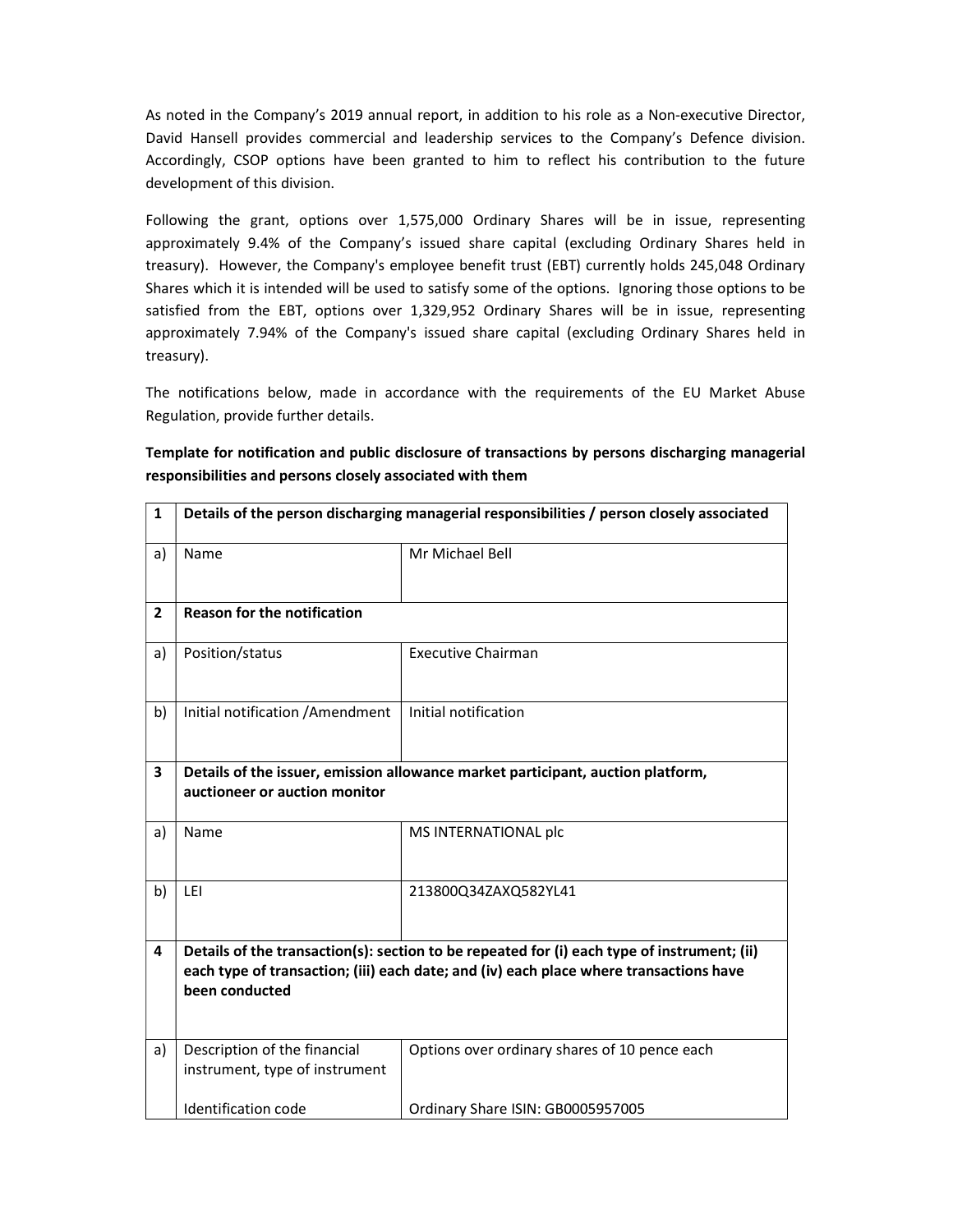| b) | Nature of the transaction                     | 1. Grant of LTIP options<br>2. Grant of CSOP options |                                 |
|----|-----------------------------------------------|------------------------------------------------------|---------------------------------|
| c) | Price(s) and volume(s)                        | Price(s)<br>1. Nil<br>2. Nil                         | Volume(s)<br>300,000<br>100,000 |
| d) | Aggregated information<br>- Aggregated volume | N/A                                                  |                                 |
|    | - Price                                       |                                                      |                                 |
| e) | Date of the transaction                       | 30 April 2020                                        |                                 |
| f) | Place of the transaction                      | Outside a trading venue                              |                                 |

| $\mathbf{1}$   | Details of the person discharging managerial responsibilities / person closely associated                                                                                                               |                         |  |
|----------------|---------------------------------------------------------------------------------------------------------------------------------------------------------------------------------------------------------|-------------------------|--|
| a)             | Name                                                                                                                                                                                                    | Mr Michael O'Connell    |  |
| $\overline{2}$ | <b>Reason for the notification</b>                                                                                                                                                                      |                         |  |
| a)             | Position/status                                                                                                                                                                                         | <b>Finance Director</b> |  |
| b)             | Initial notification / Amendment                                                                                                                                                                        | Initial notification    |  |
| 3              | Details of the issuer, emission allowance market participant, auction platform,<br>auctioneer or auction monitor                                                                                        |                         |  |
| a)             | Name                                                                                                                                                                                                    | MS INTERNATIONAL plc    |  |
| b)             | LEI                                                                                                                                                                                                     | 213800Q34ZAXQ582YL41    |  |
| 4              | Details of the transaction(s): section to be repeated for (i) each type of instrument; (ii)<br>each type of transaction; (iii) each date; and (iv) each place where transactions have<br>been conducted |                         |  |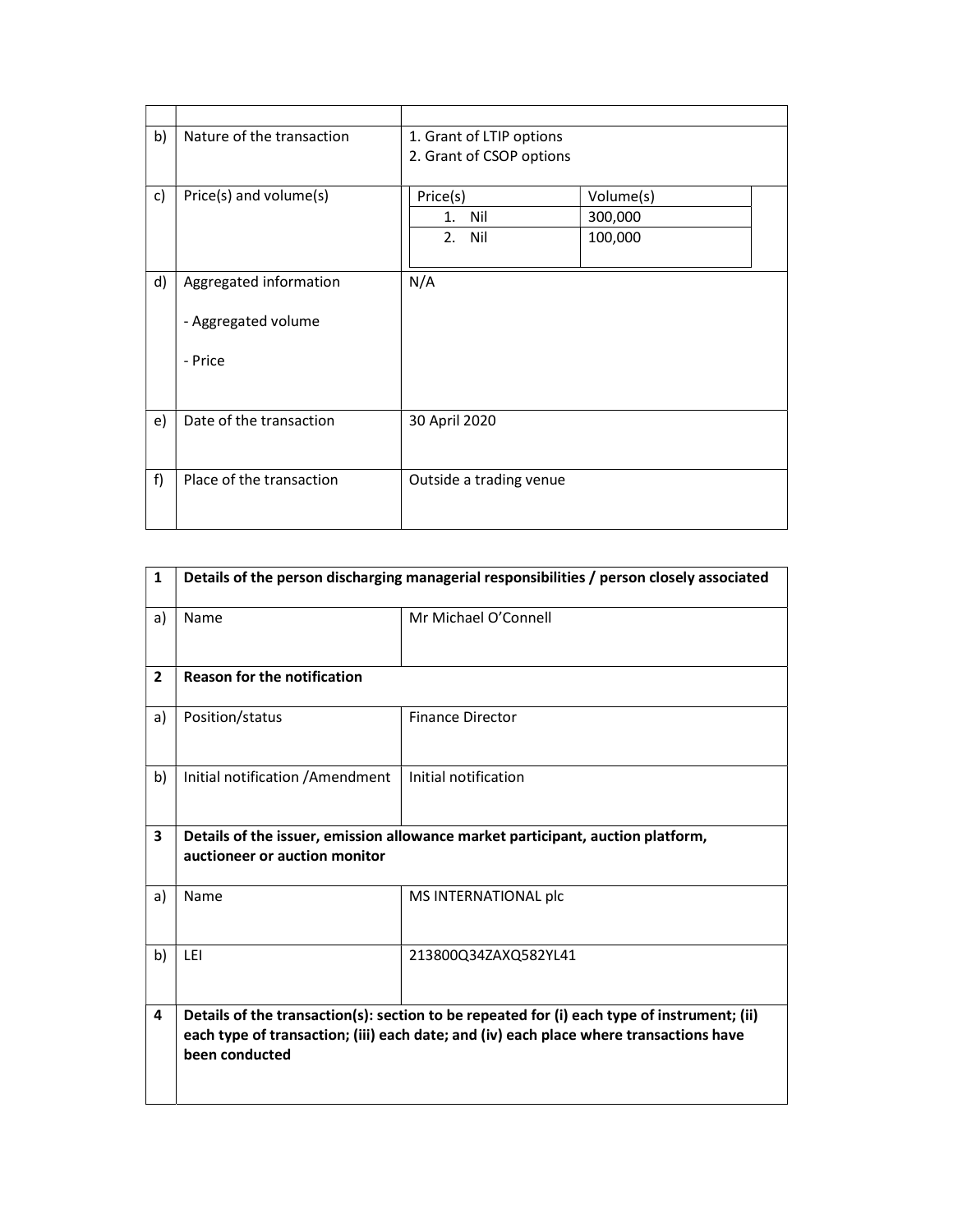| a) | Description of the financial<br>instrument, type of instrument | Options over ordinary shares of 10 pence each        |                                |  |
|----|----------------------------------------------------------------|------------------------------------------------------|--------------------------------|--|
|    | Identification code                                            | Ordinary Share ISIN: GB0005957005                    |                                |  |
| b) | Nature of the transaction                                      | 1. Grant of LTIP options<br>2. Grant of CSOP options |                                |  |
| c) | Price(s) and volume(s)                                         | Price(s)<br>1.<br>Nil<br>2. Nil                      | Volume(s)<br>200,000<br>75,000 |  |
| d) | Aggregated information<br>- Aggregated volume<br>- Price       | N/A                                                  |                                |  |
| e) | Date of the transaction                                        | 30 April 2020                                        |                                |  |
| f) | Place of the transaction                                       | Outside a trading venue                              |                                |  |

| $\mathbf{1}$   | Details of the person discharging managerial responsibilities / person closely associated |                                                                                 |
|----------------|-------------------------------------------------------------------------------------------|---------------------------------------------------------------------------------|
| a)             | Name                                                                                      | Mr Nicholas Bell                                                                |
| $\overline{2}$ | <b>Reason for the notification</b>                                                        |                                                                                 |
| a)             | Position/status                                                                           | <b>Executive Director</b>                                                       |
| b)             | Initial notification / Amendment                                                          | Initial notification                                                            |
| 3              | auctioneer or auction monitor                                                             | Details of the issuer, emission allowance market participant, auction platform, |
| a)             | Name                                                                                      | MS INTERNATIONAL plc                                                            |
| b)             | LEI                                                                                       | 213800Q34ZAXQ582YL41                                                            |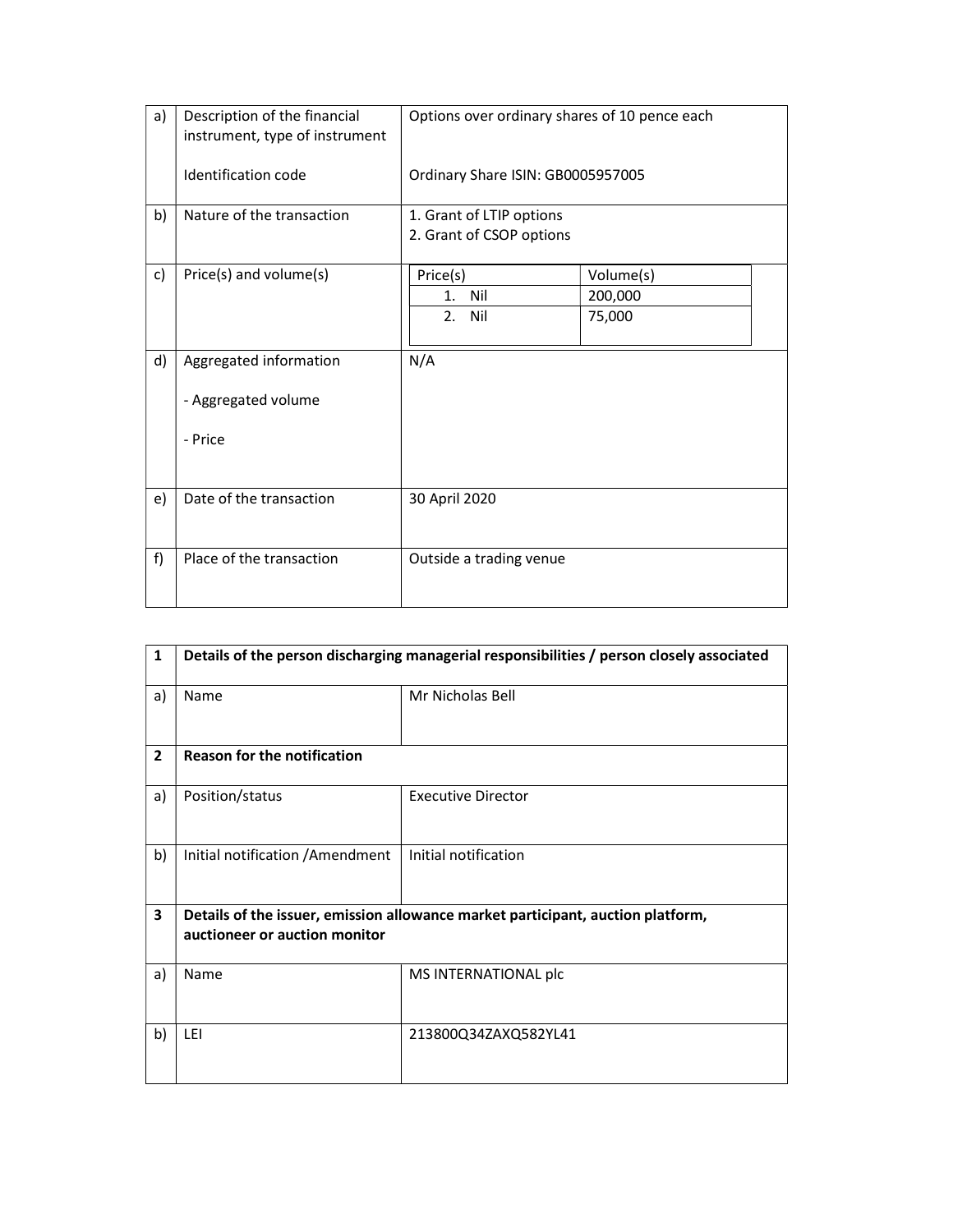| 4  | Details of the transaction(s): section to be repeated for (i) each type of instrument; (ii)<br>each type of transaction; (iii) each date; and (iv) each place where transactions have<br>been conducted |                                               |                     |
|----|---------------------------------------------------------------------------------------------------------------------------------------------------------------------------------------------------------|-----------------------------------------------|---------------------|
| a) | Description of the financial<br>instrument, type of instrument                                                                                                                                          | Options over ordinary shares of 10 pence each |                     |
|    | Identification code                                                                                                                                                                                     | Ordinary Share ISIN: GB0005957005             |                     |
| b) | Nature of the transaction                                                                                                                                                                               | 1. Grant of CSOP options                      |                     |
| c) | Price(s) and volume(s)                                                                                                                                                                                  | Price(s)<br>1.<br>Nil                         | Volume(s)<br>75,000 |
| d) | Aggregated information<br>- Aggregated volume<br>- Price                                                                                                                                                | N/A                                           |                     |
| e) | Date of the transaction                                                                                                                                                                                 | 30 April 2020                                 |                     |
| f) | Place of the transaction                                                                                                                                                                                | Outside a trading venue                       |                     |

| $\mathbf{1}$            | Details of the person discharging managerial responsibilities / person closely associated                        |                        |
|-------------------------|------------------------------------------------------------------------------------------------------------------|------------------------|
| a)                      | Name                                                                                                             | Mr David Hansell       |
| $\overline{2}$          | <b>Reason for the notification</b>                                                                               |                        |
| a)                      | Position/status                                                                                                  | Non-executive Director |
| b)                      | Initial notification / Amendment                                                                                 | Initial notification   |
| $\overline{\mathbf{3}}$ | Details of the issuer, emission allowance market participant, auction platform,<br>auctioneer or auction monitor |                        |
| a)                      | Name                                                                                                             | MS INTERNATIONAL plc   |